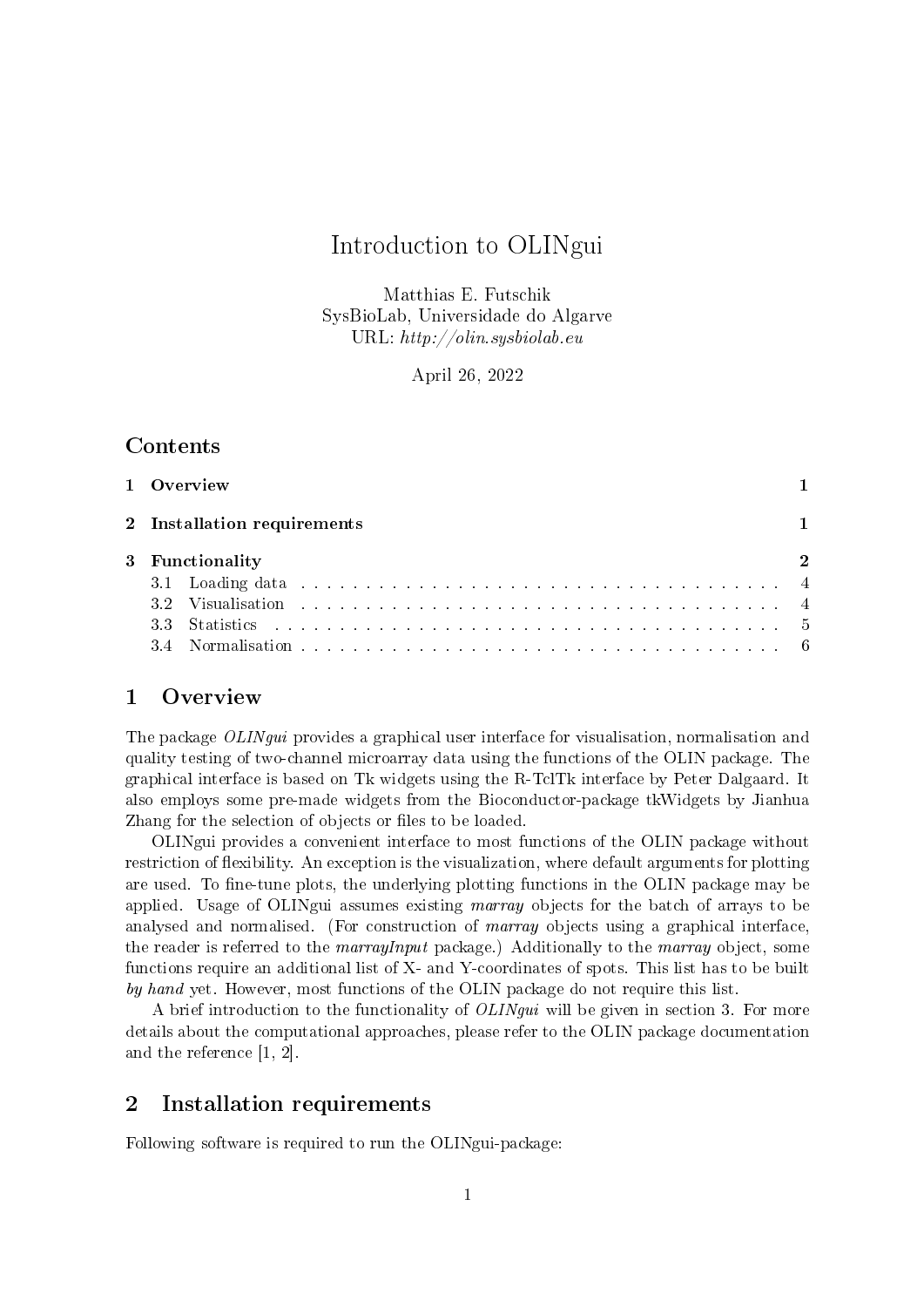- R ( $>= 2.0.0$ ). For installation of R, refer to  $http://www.r-project.org$ .
- R-packages: methods, stat, locfit, tcltk. For installation of these add-on packages, refer to  $http://cran.r-project.org$ .
- Bioconductor packages: Biobase, marray, OLIN ( $>= 1.4.0$ ). Refer to http://www.bioconductor.org for installation.

If all requirements are fulfilled, the OLINgui add-on R-package can be installed. To see how to install add-on R-packages on your computer system, start R and type in  $help/INSTLL)$ . Optionally, you may use the R-function *install.packages()*. Once the OLINgui package is installed, you can load the package by

> library(OLINgui)

### 3 Functionality

To start the graphical interface, type:

> OLINgui()

A TclTk-Widget is launched  $(f, g, 1)$ . The use of the interface is intuitive. The GUI is divided into four sections; the order of these sections reflects the order of a standard analysis and normalisation procedure for a microarray data set:

- 1. Loading of data set
- 2. Visualisation for data inspection
- 3. Application of statistical tests to identify experimental bias
- 4. Normalisation and scaling of data

Note that only one data set at a time can be analysed or normalised. To visualise or test the normalized data set, it is necessary to save/export this data set and reload it.

The general structure of the GUI is straight-forward. Each button corresponds to a function in the OLIN package. If additional arguments for the function are needed, an input window is launched. Note that not everything will be checked to be of correct type. While some checks are implemented (e.g. checks if the loaded data set has the correct class), most arguments remained unchecked before the underlying function is called (e.g. it will not be checked if the array index is a positive integer.) If errors are produced, the validity of the input arguments should be examined. For details about the required types of arguments and corresponding functions, please refer to the help pages of the OLIN package. In the following section, a brief introduction to the functionality of OLINgui is given. As an example, the datasets sw and sw.xy can be loaded in the global environment by

> data(sw) > data(sw.xy)

and subsequently loaded for analysis using the Browse objects buttons.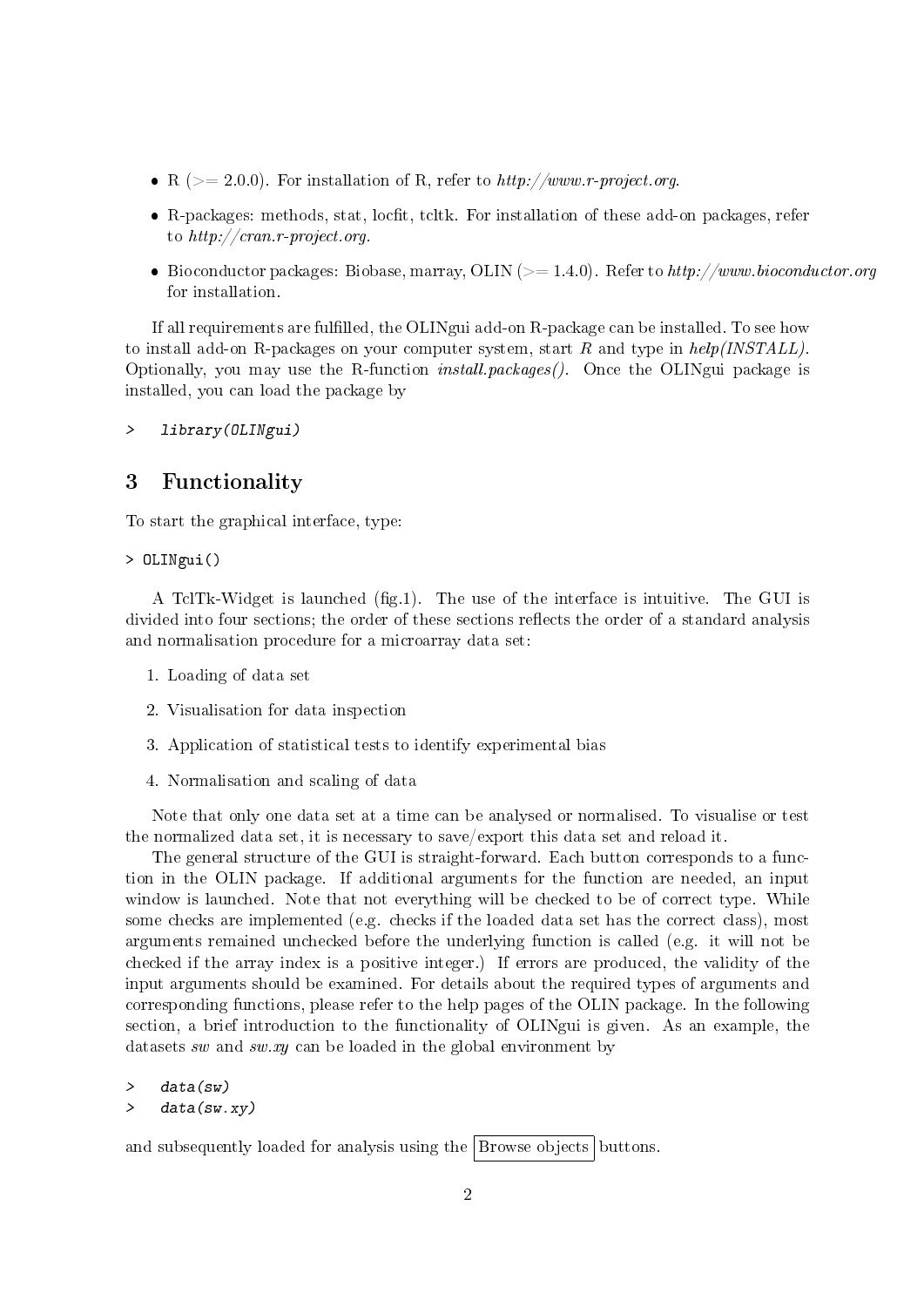

Figure 1: Screen-shot of OLINgui (version 1.0.1)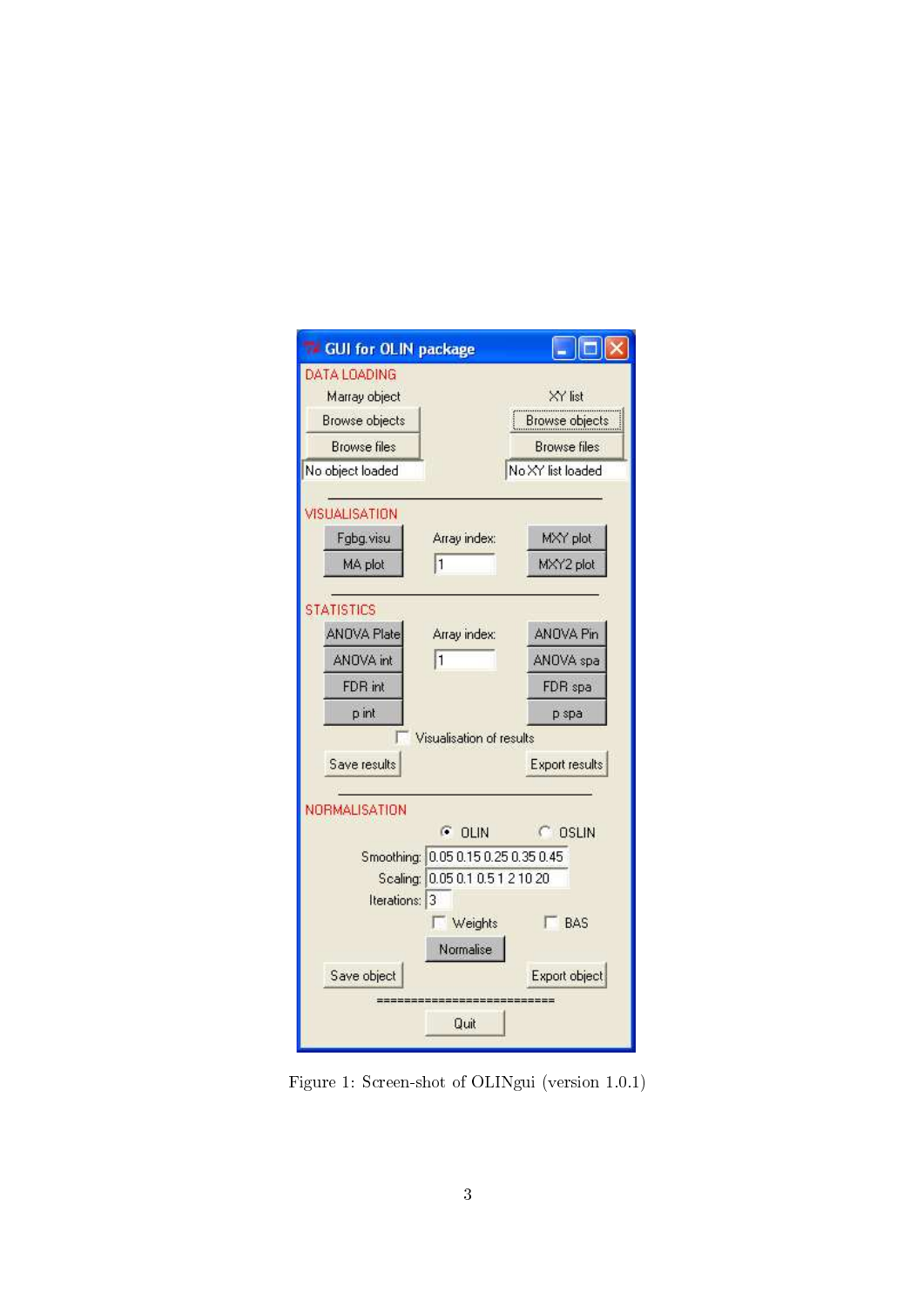### 3.1 Loading data

#### Marray object

- Browse objects Import of an Marray object of class marrayRaw or marrayNorm from the global environment ( $GlobalEnv$ ). A window produced by the function objectBrowser of the tkWidgets package is generated. Note that, although several objects can be selected, only the first selected object will be loaded. A check is performed if the object to be loaded belongs to the correct classes.
- $\bullet$  Browse file Loading of an R data set of class marrayRaw or marrayNorm stored in a file. A window produced by the function fileBrowser of the tkWidgets package is generated. Note that, although several files can be selected, only the first selected file is loaded. A check is performed if the object to be loaded belongs to the correct classes.

#### XY list

- $\bullet$  Browse objects Loading of an R object of type *list* from the global environment (.*Glob*- $\overline{aIEnv}$ ). A window produced by the function objectBrowser of the tkWidgets package is generated. Note that, although several objects can be selected, only the first selected object is loaded. A check is performed if the object is of type list with name attributes " $X$ " and " $Y$ ". No check is performed if the dimensions of the list elements are correct.
- $\bullet$  Browse file Loading of an R object of type *list* stored in a file. A window produced by the function fileBrowser of the tkWidgets package is generated. Note that, although several objects can be selected, only the first selected object is loaded. A check is performed if the object is of type *list* with name attributes "X" and "Y". No check is performed if the dimensions of the list elements are correct.

The names of the marray object and XY list are shown in the text fields below the buttons.

#### 3.2 Visualisation

- $\bullet$  Array index: Selection of the arrays to be visualised. If several arrays are to be visualised, the indeces have to be space delimited. If no array index is given, all arrays of the data set will be visualised.
- $\bullet$   $\boxed{\text{Fgbg.visu}}$  Call of the function  $\texttt{fgbg.visu}$ . Visualisation of spatial distribution of foreground and background fluorescence intensities in both channels.
- $\overline{a}$ MA plot Produces MA-plots that display the logged fold change  $(M = log_2(Ch2) \overline{log_2Ch1)}$  with respect to the average logged spot intensity  $(A = 0.5(log_2(Ch1) +$  $log_2Ch2$ ).
- $\bullet$   $\boxed{\text{MXY}}$  plot  $\boxed{\text{Call}}$  of the function  $\texttt{mxy}.$  plot. Visualisation of spatial distribution of logged fold change (M) across the array. The row and column indeces are used as proxies for the spatial spot coordinates.
- $\bullet$  MXY2 plot Call of the function myx2.plot. Visualisation of spatial distribution of logged fold change  $(M)$  across the array. In contrast to  $mxy$ , plot, function  $mxy2$ , plot produces MXY-plots based on spatial spot coordinates as stored in the XY-list. Therefore, this function requires that a XY-list has been loaded.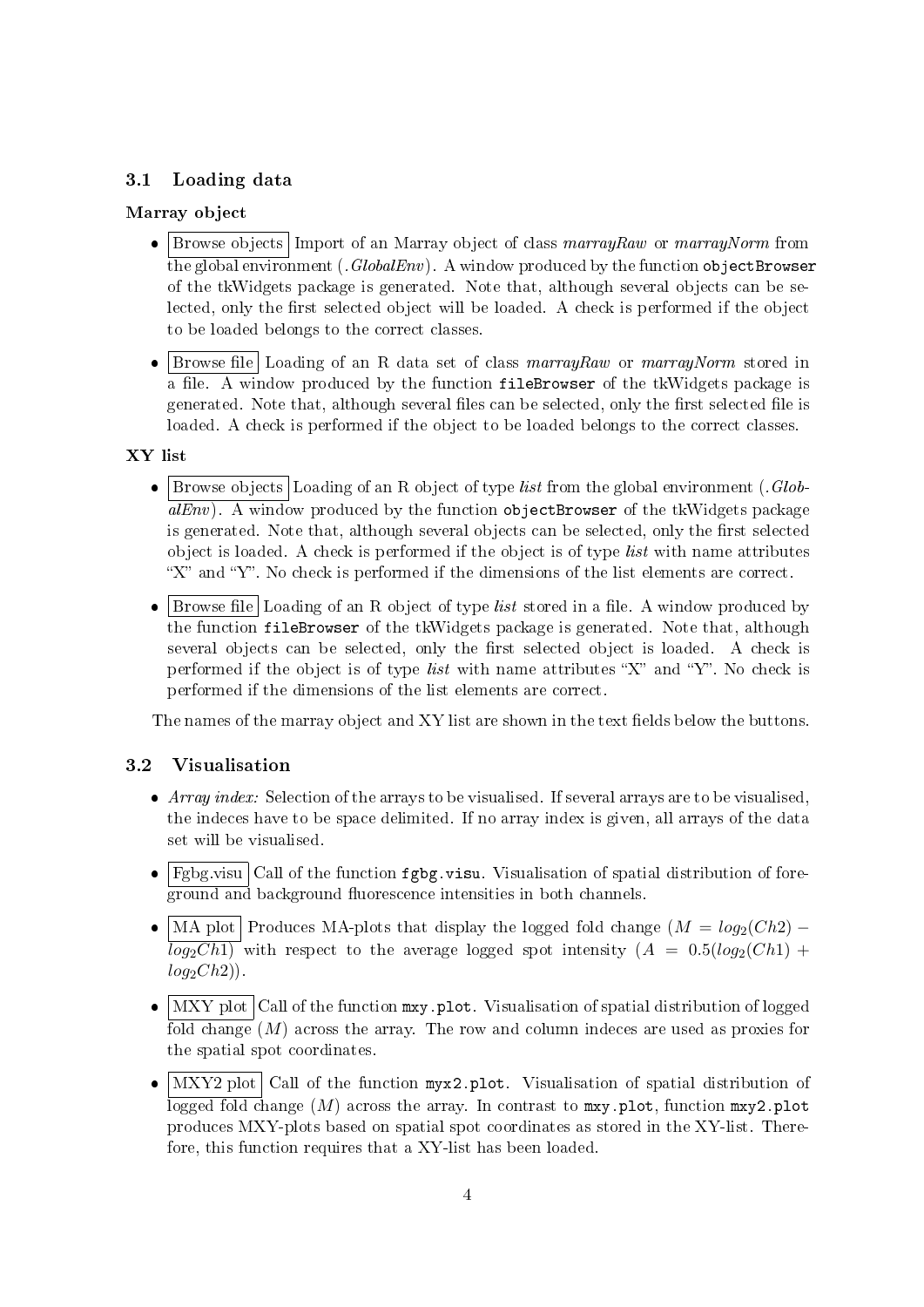#### 3.3 Statistics

- Array index: Selection of the arrays to be analysed. If several arrays are to be analysed, their indeces should be space delimited. If no array index is given, all arrays of the data set will be analysed.
- $\bullet$   $\boxed{\text{ANOVA Plate}}$  Call of the function anovaplate. An one-factorial ANOVA assessing plate-dependent bias is performed. If Visualisation of results is ticked, a window with the results is shown.
- $\bullet$   $\boxed{\text{ANOVA Pin}}$  Call of the function anovapin. An one-factorial ANOVA assessing pindependent bias is performed. If Visualisation of results is ticked, a window with the results is shown.
- $\bullet$   $\boxed{\text{ANOVA}}$  int  $\boxed{\text{Call of the function anovaint.}}$  An one-factorial ANOVA assessing intensitydependent bias is performed. The predictor variable is  $A$ ; the response variable is  $M$ . The number of intervals along the A-axis has to be chosen. This gives the number of factors for the ANOVA. If Visualisation of results is ticked, a window with the results will be shown.
- $\bullet$ ANOVA spa Call of the function anovaspatial. An one-factorial ANOVA assessing spatial bias is performed. The array is spatially divided in a number of rectangular blocks determining the factors for the ANOVA. The predictor variable is the index of the spatial blocks; the response variable is  $M$ . The number of blocks can be selected by the input arguments determining the number of intervals in the X and Y direction. If Visualisation of results is ticked, the results will be shown. Additionally, a plot is produced showing the signicance of blocks based on the ANOVA model.
- $\bullet$  FDR int Call of the function  $fdr.int$ . This function assesses the intensity-dependent dye bias using two one-sided permutation tests. The test statistics is the average value of  $M$  in a spot intensity neighourhood of chosen size. The significance (given by the false discovery rate) indicates the probability of observing the actual average values  $\overline{M}$ assuming  $A$  and  $M$  are independent. The number of permutations determines how often the intensity order of spots is permutated for the calculation of the empirical background distribution. For averaging, mean or median can be chosen. If Visualisation of results is ticked, a plot is produced showing the false discovery rates for the corresponding intensity neighbourhoods. Green (red) dots indicate the false discovery rate for negative (positive) derivations of the test statistics. Low false discovery rates indicate intensity-dependent bias. Note, however, that the scale of the y-axis is  $-log_{10}$ (fdr) in both directions.
- $\overline{a}$  $\sqrt{\text{FDR} \cdot \text{Spa}}$  Call of the function  $\texttt{fdr} \cdot \texttt{spatial}$ . The function assesses location-dependent dye bias using one-sided permutation tests. The number of permutations determines how often the spatial location of spots on an array is permutated for the calculation of the empirical background distribution. If Visualisation of results is ticked, a MXY plot is generated showing the false discovery rate for  $\overline{M}$  of spatial spot neighbourhoods for positive (red) and negative (green) deviations.
- $\bullet$   $\boxed{\text{p}$  int  $\boxed{\text{Call}}$  of the function  $\text{p}.\text{int}$ . This function assesses intensity-dependent dye bias using a randomisation test. Similarly to fdr.int, the average logged fold change  $(\bar{M})$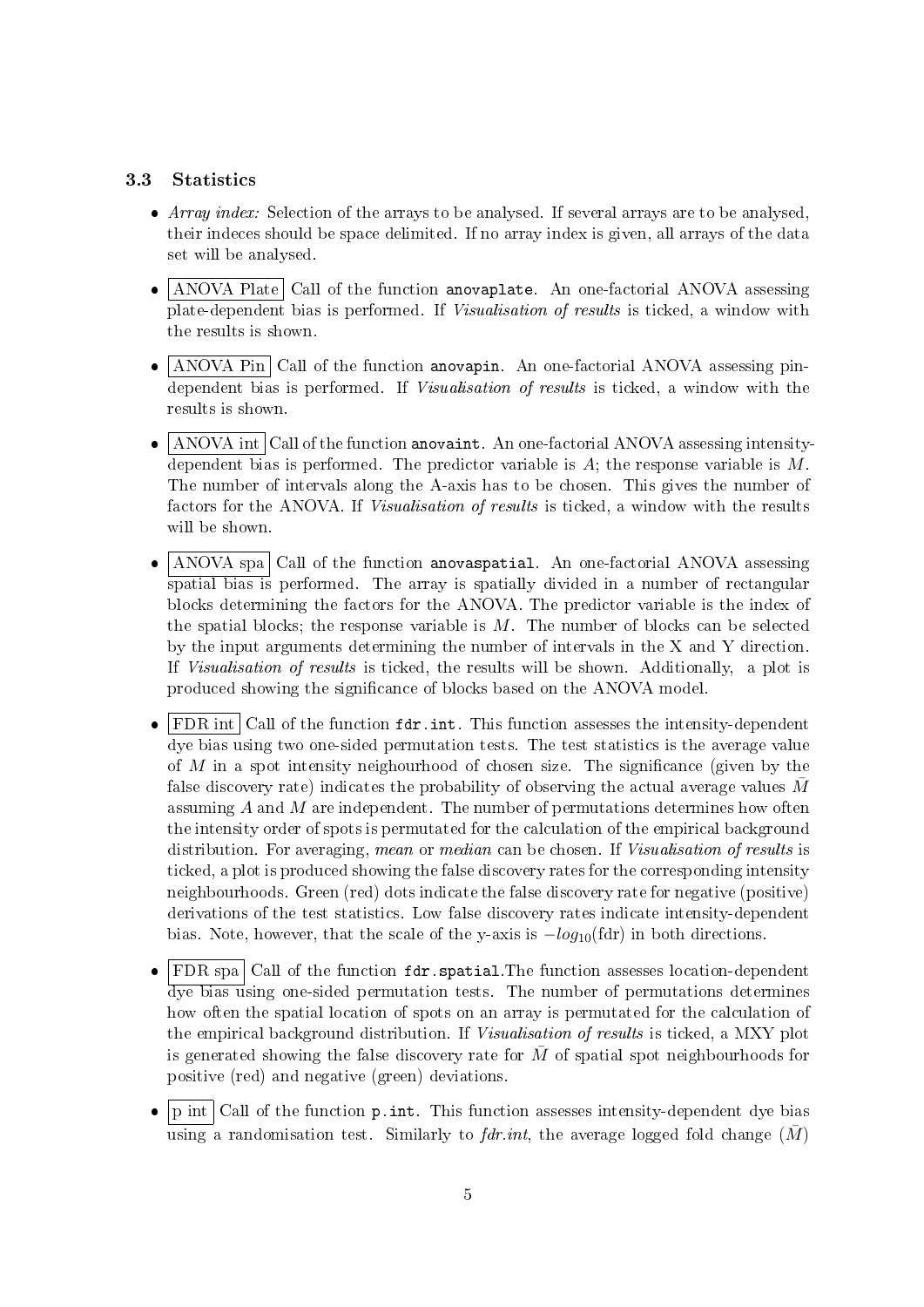in a spot intensity neighourhood is compared to a empirical background distribution based on randomised intensity orders of spots. The number of samples determines how many random samples (with replacement) are generated for the construction of an empirical background distribution. The significance of  $M$  is based on Fisher's test. Several methods for p-value adjustment can be chosen. If Visualisation of results is ticked, the signicance is plotted along the spot intensity axis. Green (red) dots indicate the false discovery rate for negative (positive) deviations of the test statistics. Low false discovery rates indicate intensity-dependent dye bias. Note, however, that the scale of the y-axis is  $-log_{10}(\text{fdr})$ .

- $\bullet$  p spa Call of the function p.spatial. This function assesses location-dependent dye bias using a randomisation test. The number of samples determines how many random samples (with replacement) are generated for the construction of an empirical background distribution. Note that the difference between number of samples and number of permutations used for fdr.int. The latter refers to the whole data set. The signicance of  $\overline{M}$  is based on Fisher's test. Several methods for p-value adjustment can be chosen. If Visualisation of results is ticked, a MXY plot is generated showing the signicance of  $M$  for spatial spot neighbourhoods.
- Visualisation of results: Results are visualised if checkbutton is ticked.
- $\bullet$   $\boxed{\text{Save results}}$  The results are stored in a list and saved to a file. Each list elements corresponds to the output of the underlying functions that has been used for the statistical analysis.
- $\bullet$  Export results The results are stored in a list and exported to the global environment. Each list elements corresponds to the output of the underlying functions that has been used for the statistical analysis.

#### 3.4 Normalisation

- IN, OIN, LIN, OLIN, OSLIN radiobuttons: Selection which normalisation scheme should be applied. For a description of these methods, see the OLIN help pages.
- Smoothing: Smoothing parameter(s) to be used or tested for normalisation. It can be any value between 0 and 1. Values close to 0, however, may produce unstable normalisation results. The input should be a scalar for IN and LIN. This value is then used for local regression. It can be a space-delimited list for OIN, OLIN and OSLIN. These values are tested in the GCV procedure with the optimal smoothing parameter used subsequently for normalisation.
- Scaling: Scaling parameter(s) to be used or tested for location-dependent normalisation. The scaling parameter determines the amount of smoothing in Y-direction compared to smoothing in X-direction. It is used for LIN/OLIN/OSLIN. The input can be a single value for LIN. Alternatively, TRUE or FALSE can be chosen. The input value TRUE leads to scaling by the standard deviation. No scaling is performed for the value FALSE. For OLIN or OSLIN, a list of values should be given.
- $\bullet$  *Iterations*: Number of iterations in the LIN/OLIN/OSLIN procedure. Three are usually sufficient.